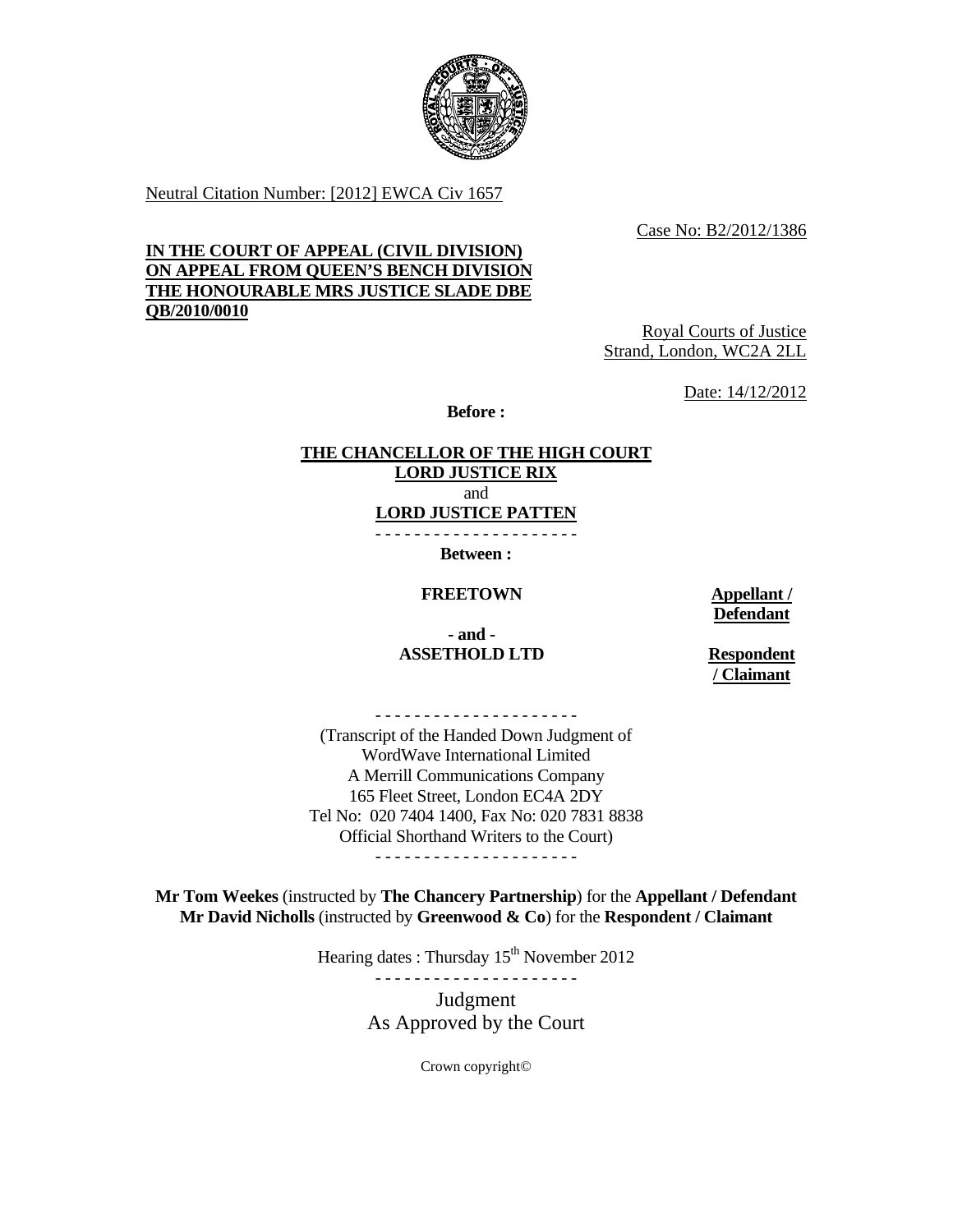## **Lord Justice Rix :**

1. This appeal concerns the familiar question of whether a notice required under provisions of a statute concerned with real property becomes effective when posted or when received. It does so in the context of the Party Wall etc Act 1996 (the "Act") and in particular the sending out of a Party Wall award to the parties to a party wall dispute. Under section  $10(17)$  of the Act, a party has 14 days from service of the award to appeal to the county court, and there is no discretion to extend time. On the facts, the issue is critical to whether an appeal is in time or not. The judges below, Mr Recorder Hochhauser QC in the county court and Mrs Justice Slade in the high court, each held that the service of the award was effective from the date of posting. In doing so, they applied the learning of *C A Webber (Transport) Ltd v. Railtrack plc* [2004] 1 WLR 320, a decision of this court on section 23(1) of the Landlord and Tenant Act 1927 ("LTA 1927"), where the question of service arose in the context of registered post. In sum, the essential question is whether or not section 7 of the Interpretation Act 1978 applies in order to clarify that the relevant time is that of receipt (or deemed receipt), not sending. In *Webber* it was held that section 7 was excluded from application by the contrary intention to be found in the provisions of the LTA 1927. Does that reasoning apply to the Act?

## *The facts*

- 2. The appellant is Freetown Limited, the freeholder of property known as 12 Westport Street, London E1. The respondent is Assethold Limited, the long lessee of property known as 4 Westport Street, which is immediately adjacent to the south of Freetown's property. On 20 January 2011 Freetown served notices under the Act in relation to development work it intended to carry out on 12 Westport Street. That led to a party wall dispute between the neighbours. Each appointed a surveyor who selected a third surveyor pursuant to section 10(1) of the Act. The third surveyor made an award dated 22 July 2011.
- 3. The award was posted by the third surveyor on either Friday 22 July or Saturday 23 July 2011. It was received by Freetown on Monday 25 July 2011. Freetown's appeal was lodged on 8 August 2011. If the award was served within the meaning of the Act when it was posted, then the 14 days for appealing ran out on Thursday 4 or Friday 5 August 2011. If, however, time only began to run from the day the award was received by Freetown, then the 14 days ran out on only Sunday 7 August 2011, when the court office was closed. On that basis, time became extended to the next working day, viz 8 August 2011, under the rule in *Mucelli v. The Government of Albania* [2009] UKHL 2, [2009] 1 WLR 276. On that basis, Freetown would have been in time in its appeal lodged on that day. So far, these matters are common ground.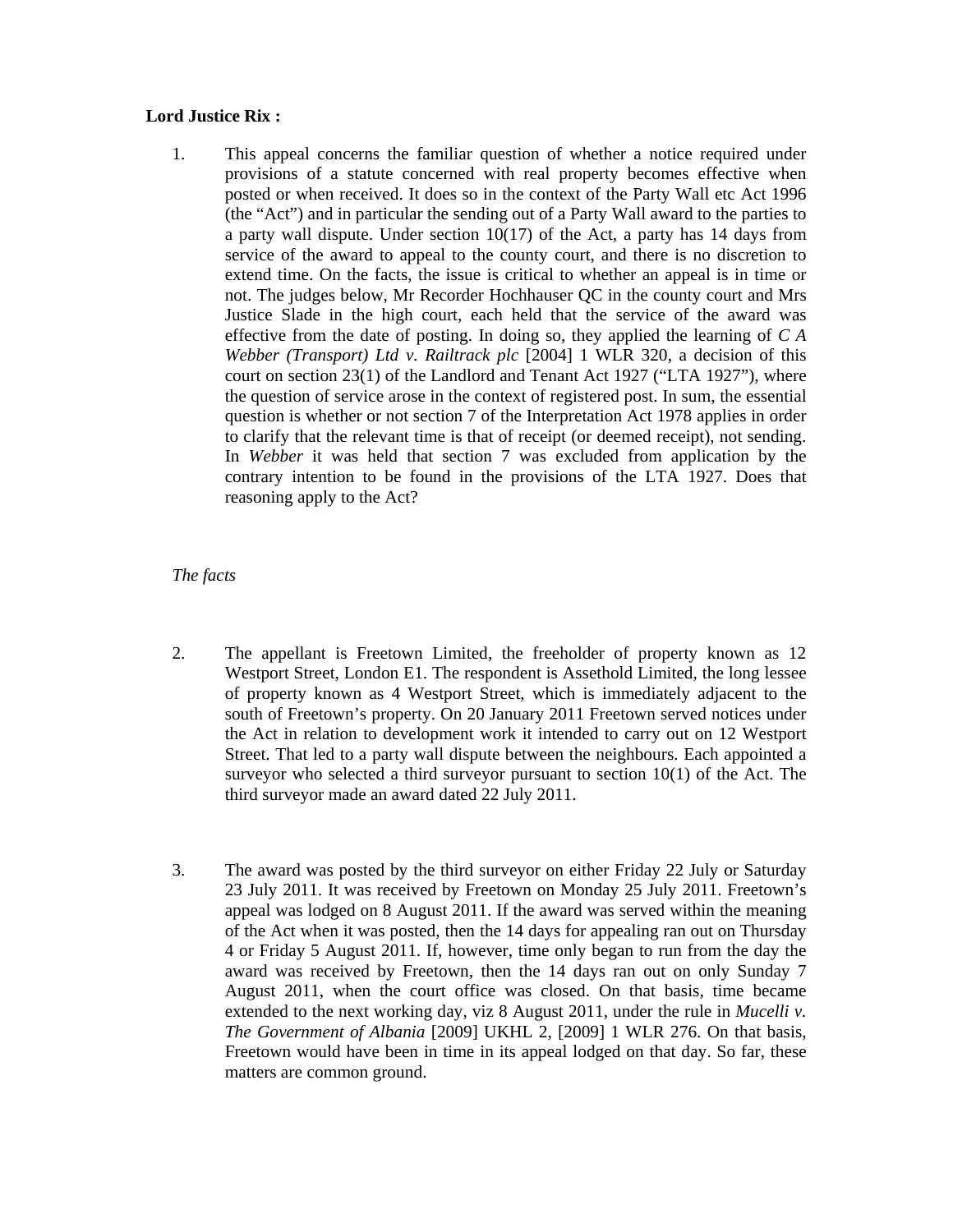4. The Act provides by section 10 as follows:

"(15) Where an award is made by the third surveyor  $-$ 

- (a) he shall, after payment of the costs of the award, serve it forthwith on the parties or their appointed surveyors; and
- (b) if it is served on their appointed surveyors, they shall serve it forthwith on the parties…

(17) Either of the parties to the dispute may, within the period of fourteen days beginning with the day on which the award made under this section is served on him, appeal to the county court against the award..."

5. Section 15 of the Act makes provision for the service of notices or other documents required to be served, such as the award:

> "(1) A notice or other document required or authorised to be served under this Act may be served on a person –

- (a) by delivering it to him by person;
- (b) by sending it by post to him at his usual or last-known residence or place of business in the United Kingdom; or
- (c) in the case of a body corporate, by delivering it to the secretary or clerk of the body corporate at its registered or principal office or sending it by post to the secretary or clerk of that body corporate at that office.

(2) In the case of a notice or other document required or authorised to be served under this Act on a person as owner of premises, it may alternatively be served by –

(a) addressing it "the owner" of the premises (naming them), and (b) delivering it to a person on the premises or, if no person to whom it can be delivered is found there, fixing it to a conspicuous part of the premises."

*Landlord and Tenant Act 1927* 

6. Section 23 of the LTA 1927 provides: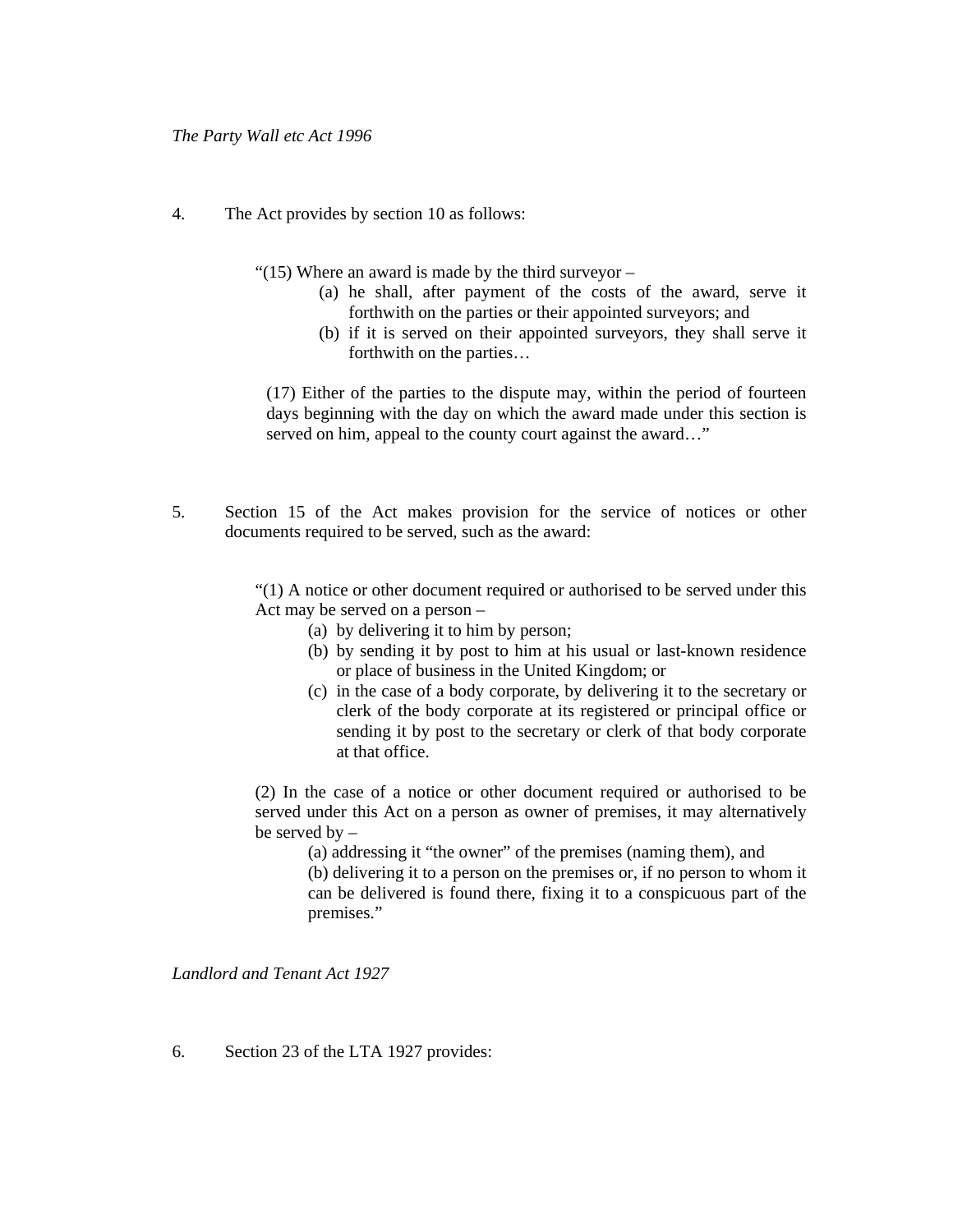"(1) Any notice, request, demand or other instrument under this Act shall be in writing and may be served on the person on whom it is to be served either personally, or by leaving it for him at his last known place of abode in England or Wales, or by sending it through the post in a registered letter addressed to him there, or, in the case of a local or public authority or a public utility company, to the secretary or other proper officer at the principal office of such authority or company, and in the case of a notice to a landlord, the person on whom it is to be served shall include any agent of the landlord duly authorised in that behalf."

- 7. The Recorded Delivery Service Act 1962 extends any statutory provision such as section 23 dealing with registered post so as to encompass delivery by the process of recorded delivery. I will refer generally to registered post as a convenient shorthand and as including recorded delivery. In any event, on the facts of this case we are not concerned with such forms of post at all.
- 8. It may be observed that the question could arise as to whether section 23(1) sets out the exclusive alternative means of service for the purposes of the LTA 1927, or whether the methods specified are merely permissive (among others). That question arose in *Stylo Shoes Ltd v. Prices Tailors Ltd* [1960] Ch 396, where Wynn-Parry J decided the issue in favour of a permissive interpretation, at 405- 406. That was confirmed, by this court, in *Galinski v. McHugh* [1988] 57 P&CR 359 at 365. It is for this reason that the section 23 methods of service have sometimes been spoken of as the "primary methods of service", as in the edition of *Woodfall*, *Landlord and Tenant* cited by Peter Gibson LJ in this court in *Webber v. Railtrack* at [26].

*Interpretation Act 1927* 

9. Section 7 of the Interpretation Act 1927, headed "References to service by post", provides:

> "Where an Act authorises or requires any document to be served by post (whether the expression "serve" or the expression "give" or "send" or any other expression is used) then, unless the contrary intention appears, the service is deemed to be effected by properly addressing, pre-paying and posting a letter containing the document and, unless the contrary is proved, to have been effected at the time at which the letter would be delivered in the ordinary course of post."

*Webber v. Railtrack*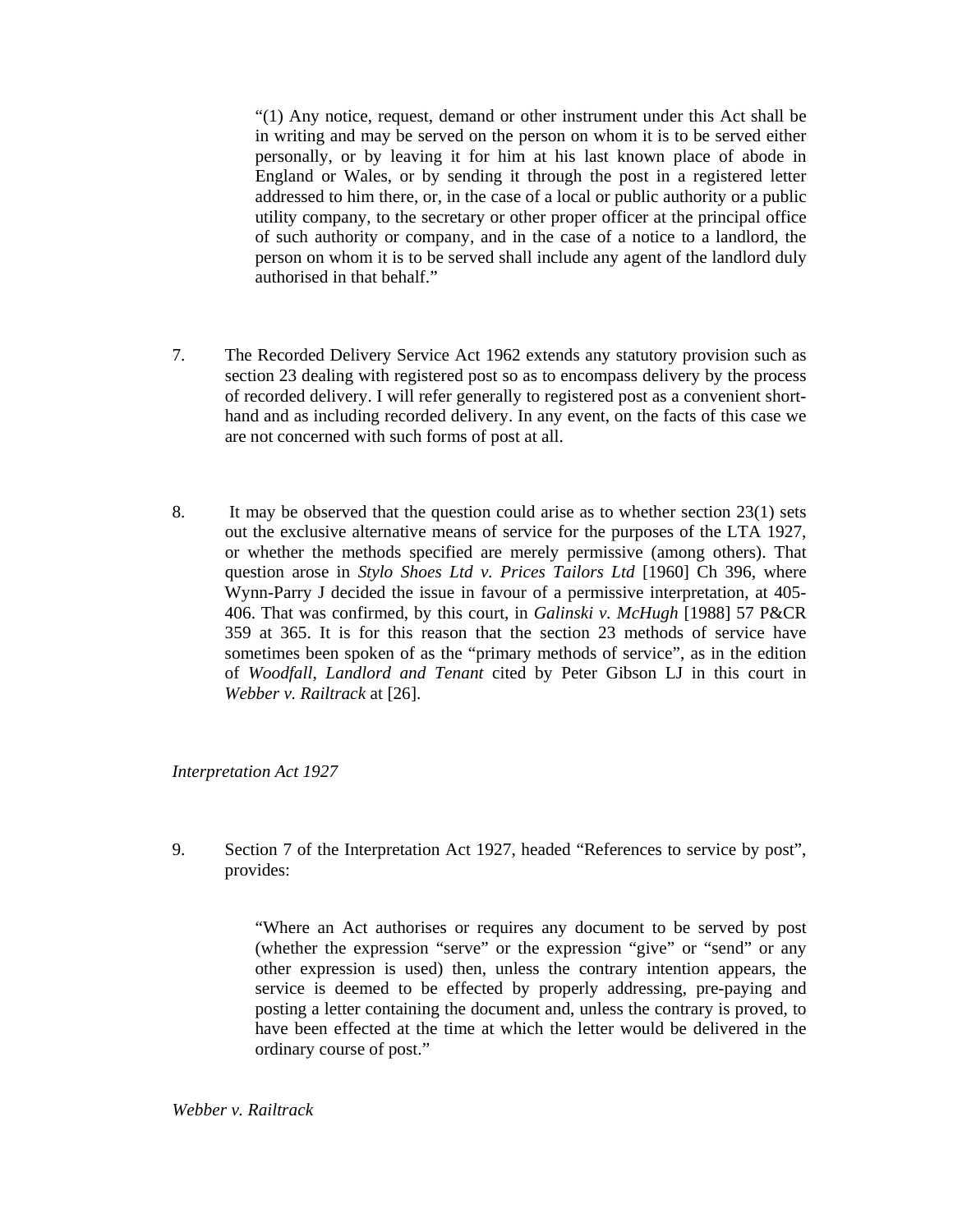- 10. This court's decision in 2003 in *Webber v. Railtrack* was, and remains, the latest in a line of jurisprudence on the meaning of "sending it through the post in a registered letter" in section 23(1) of the LTA 1927. Some but by no means all of that jurisprudence also considers the interrelationship of that provision with section 7 of the Interpretation Act 1927.
- 11. The issue in *Webber* arose in the following way. A landlord sent his tenant notices pursuant to section 25 of the Landlord and Tenant Act 1954 ("LTA 1954"), to inform him that he would oppose the grant of new tenancies. Such a notice had to be sent not less than six months before the specified date of termination, here 22 January 2002. The notices were posted by recorded delivery on 20 July 2001, received on 23 July, and responded to on 24 July to the effect that the tenant was unwilling to give up possession. Subsequently the tenant sought a declaration that the landlord's notices had been served out of time because received within the six month period. So the question whether service was effected by posting or by receipt was again critical. Section 66(4) of the LTA 1954 applied section 23 of the LTA 1927 to the question. This court held that section 7 of the Interpretation Act was excluded, that service was effected by posting by recorded delivery, and that such an interpretation was compatible with article 6 of the European Convention on Human Rights (ECHR), as well as to article 1 of its First Protocol.
- 12. The essence of the reasoning was that the matter had been decided by the weight of authority, and particularly by the decision in this court in *Galinski v. McHugh*  (1988) 57 P&CR 359: section 23 afforded three primary, alternative, methods of service, each of which was equally effective when performed. It followed that posting by registered post was effective at the time the registered letter was put into the post, and that section 7 of the Interpretation Act was necessarily excluded.
- 13. In *Galinski*, Slade LJ, delivering the judgment of the court, had said (at 365):

"In our judgment, the object of…[section 23(1)]…is not to protect the person upon whom the right to receive the notice is conferred by other statutory provisions. On the contrary, section 23(1) is intended to assist the person who is obliged to serve the notice, by offering him choices of mode of service which will be *deemed* to be valid service, *even if in the event the intended recipient does not in fact receive it*."

In *Webber*, Peter Gibson LJ cited that passage and observed: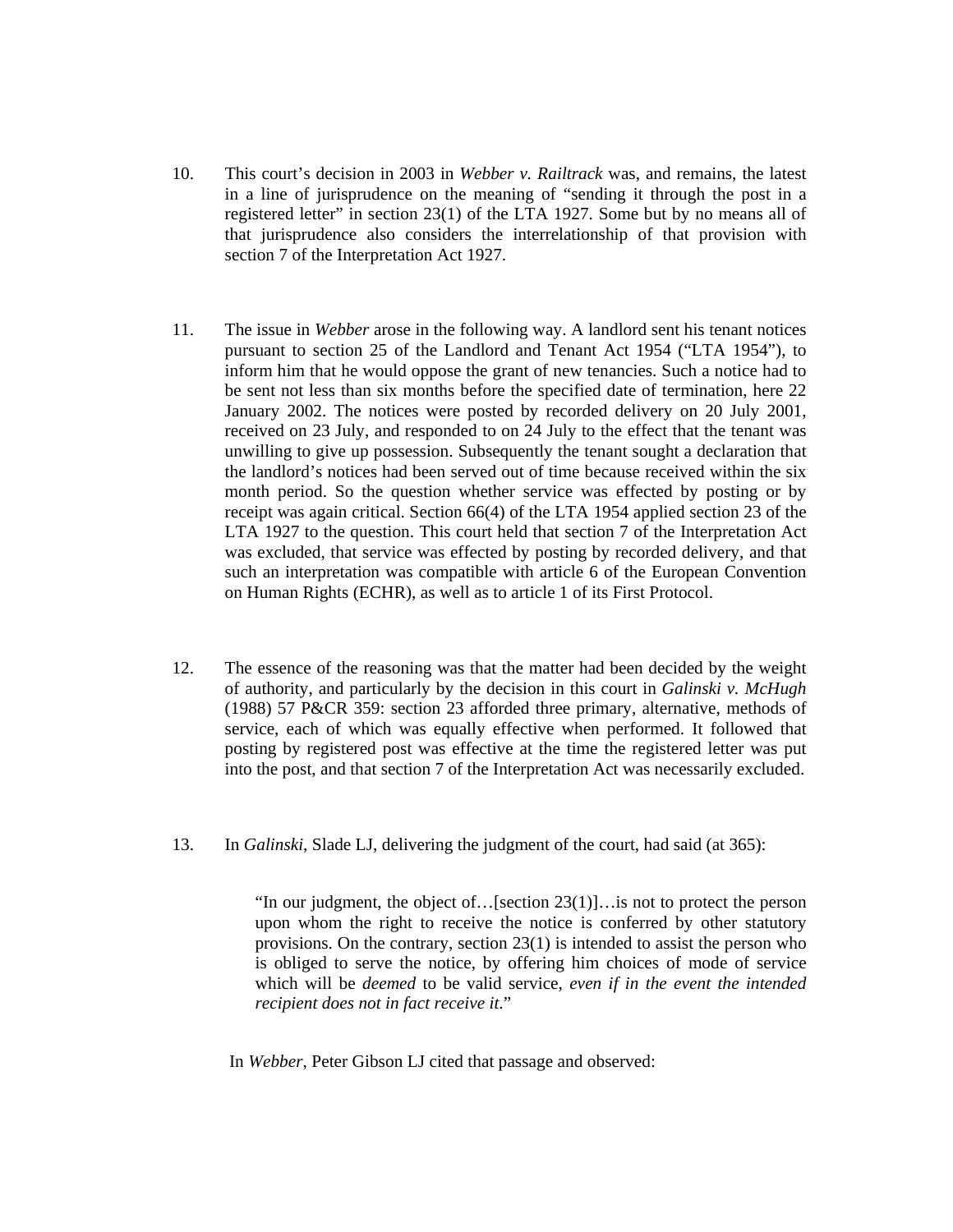"[22] The general proposition laid down by this court in that case was that the purpose of section 23 is not to protect the addressee of the notice, but to assist the server of the notice by offering him choices as to how to effect service in ways which will be deemed to be good service, even if the notice is never received by the intended recipient. That, as it appears to me, was a necessary part of the reasoning of the decision of this court. It is a part which was detached and abstracted from the specific peculiarities of the particular case which gave rise to the decision. Accordingly, in my judgment, that was ratio and binding on this court."

14. Peter Gibson LJ went on to hold that a decision of this court in *Lex Service plc v. Johns* [1990] 1 EGLR 92, which was subsequent to *Galinski*, had been decided *per incuriam* (at [26]). In *Lex Service* this court considered the relationship between section 23(1) of the LTA 1927 and section 7 of the Interpretation Act and held that non-receipt was not proved by its mere assertion. Therefore, for the purposes of section 23(1) and section 7, receipt was deemed to have been effected by reason of section 7. It was not a case where the issue, as in this case and as in *Galinski*, turned on whether time of service was on posting or on receipt. *Galinski*  does not appear to have been cited, at any rate it is not mentioned in the judgments. In *Webber*, Peter Gibson LJ said of *Lex Service*:

> "[25] It is clear, therefore, that both members of this court proceeded on the basis that section 7 applied to section 23. However, neither considered whether section 23 disclosed a contrary intention. The report of the case does not reveal any argument that there was a contrary intention disclosed by section 23. The applicability of section 23 appears simply to have been assumed by this court…"

15. The oddity is that section 7 does not appear to have been considered in *Galinski*. It can equally be said, therefore, that *Galinski* did not consider the question of whether section 23 disclosed a contrary intention. Nevertheless, this court in *Webber* considered that the question of contrary intention had been decided, as it were *sub silentio*, by *Galinski*. Thus at [29] in *Webber* Peter Gibson LJ said:

> "For the reasons already given, it seems to me that the ratio of *Galinski's* case is inconsistent with that of the *Lex Service* case in so far as the *Lex Service*  case decides that section 7 applies to section 23."

16. In coming to that conclusion it can be said that Peter Gibson LJ was also influenced by *Chiswell v. Griffon Land and Estates Ltd* [1975] 1 WLR 1181 (another, earlier, decision of this court), where section 7 had not been considered either, but Megaw LJ had observed (albeit obiter) that a notice sent by registered post, being one of the "primary methods laid down", was proof of sufficient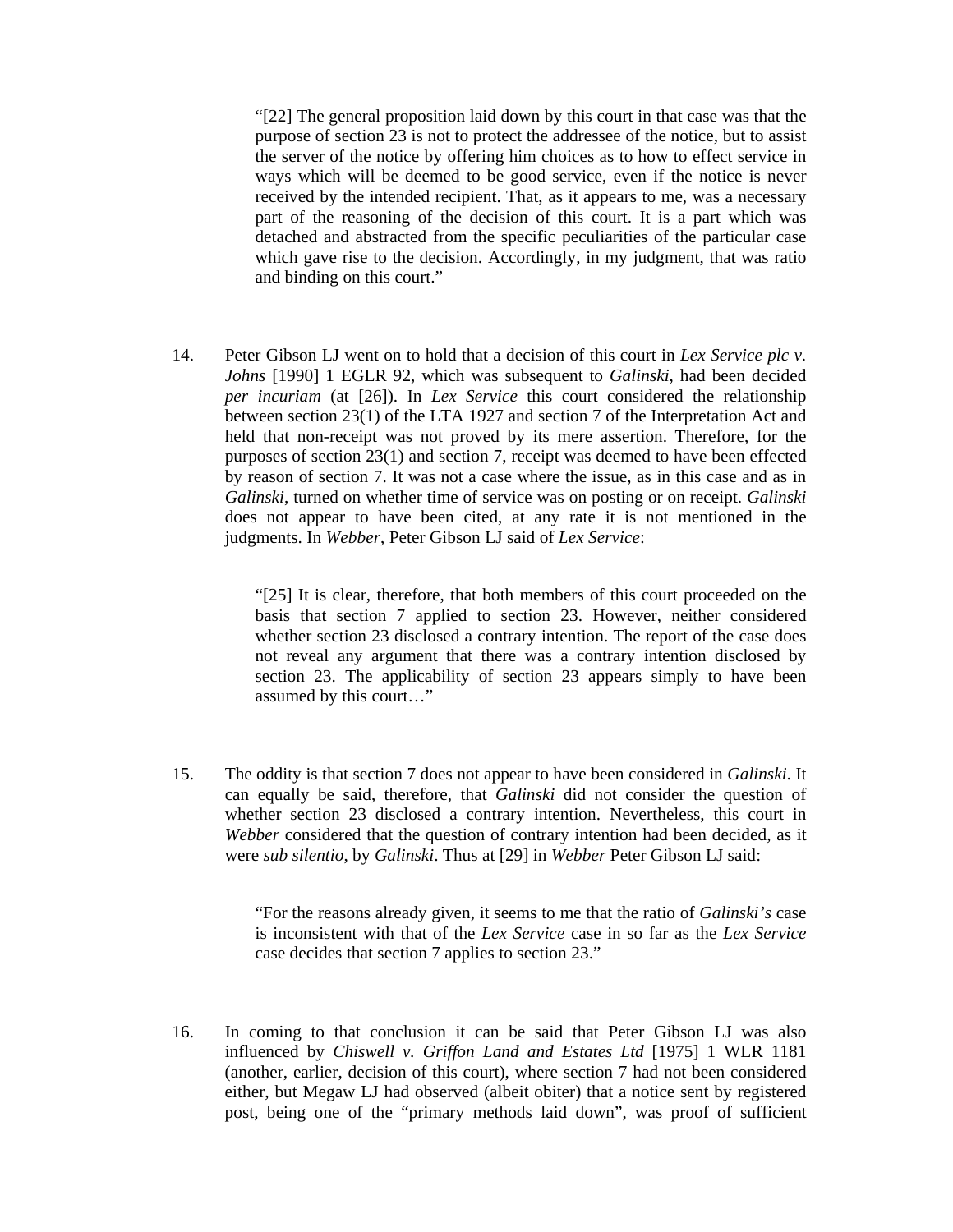service even if it were to be clearly established that it had gone astray and was never received; and by *Beanby Estates Ltd v. Egg Stores (Stamford Hill) Ltd*  [2003] 1 WLR 2064, where section 7 was considered and Neuberger J reasoned that the point about the timing of service by registered post was strictly open but was not persuaded that he should depart from a previous decision by Smedley J in *Commercial Union Life Assurance Co Ltd v. Moustafa* [1999] 2 EGLR 44, who had interpreted previous authority as pointing to the exclusion of section 7, and from the other indications in the jurisprudence. Peter Gibson LJ described Neuberger J's detailed judgment as helpful (at [32]).

17. Thus it was ultimately only in *Webber* that this court considered the relationship of section 23 of the 1927 Act and section 7 of the Interpretation Act, and held that the latter was excluded by the former, or at any rate that authority required such an answer. As to that, Peter Gibson LJ had begun his analysis with the comment that

–

"[15] In the absence of authority, Mr Tanney's simple submission that section 23 contains nothing to exclude the applicability of section 7 would be well arguable. However, in the light of the authorities, several of them in this court, it seems to me impossible that Mr Tanney's first submission should prevail."

- 18. That of course was all in the context of section 23(1) of the 1927 Act and its express reference to "by sending it through the post in a registered letter addressed to him there". In the present case, there is no reference to registered post; but the argument that "by sending it by post…" referred to in section 15(1) of the Act is again an alternative primary method of service is available and has been pressed on behalf of the respondent.
- 19. The question has been raised therefore whether this court is bound by either the decision or the reasoning in *Webber*, or whether section 15 of the Act is different in relevant respects from section 23(1) of the LTA 1927.
- 20. In that connection, none of the section 23 jurisprudence considers the position under section 15 of the Act (or other statutes). Section 15 was, however, considered in *Harpalani v. Gray's Road Investment Limited* (HHJ Knight QC, unreported, 25 January 2010). Judge Knight there held that *Webber* was to be distinguished in the case of section 15 of the Act. He said that he saw "no logic" in section 15(1) requiring that the act of posting equates with service. Whereas it was "understandable that service by registered letter transfers the risk of receipt to the recipient", there was no reference to registered post in section 15(1) (at para 23). *Harpalani* is the only prior case which has been discovered in which the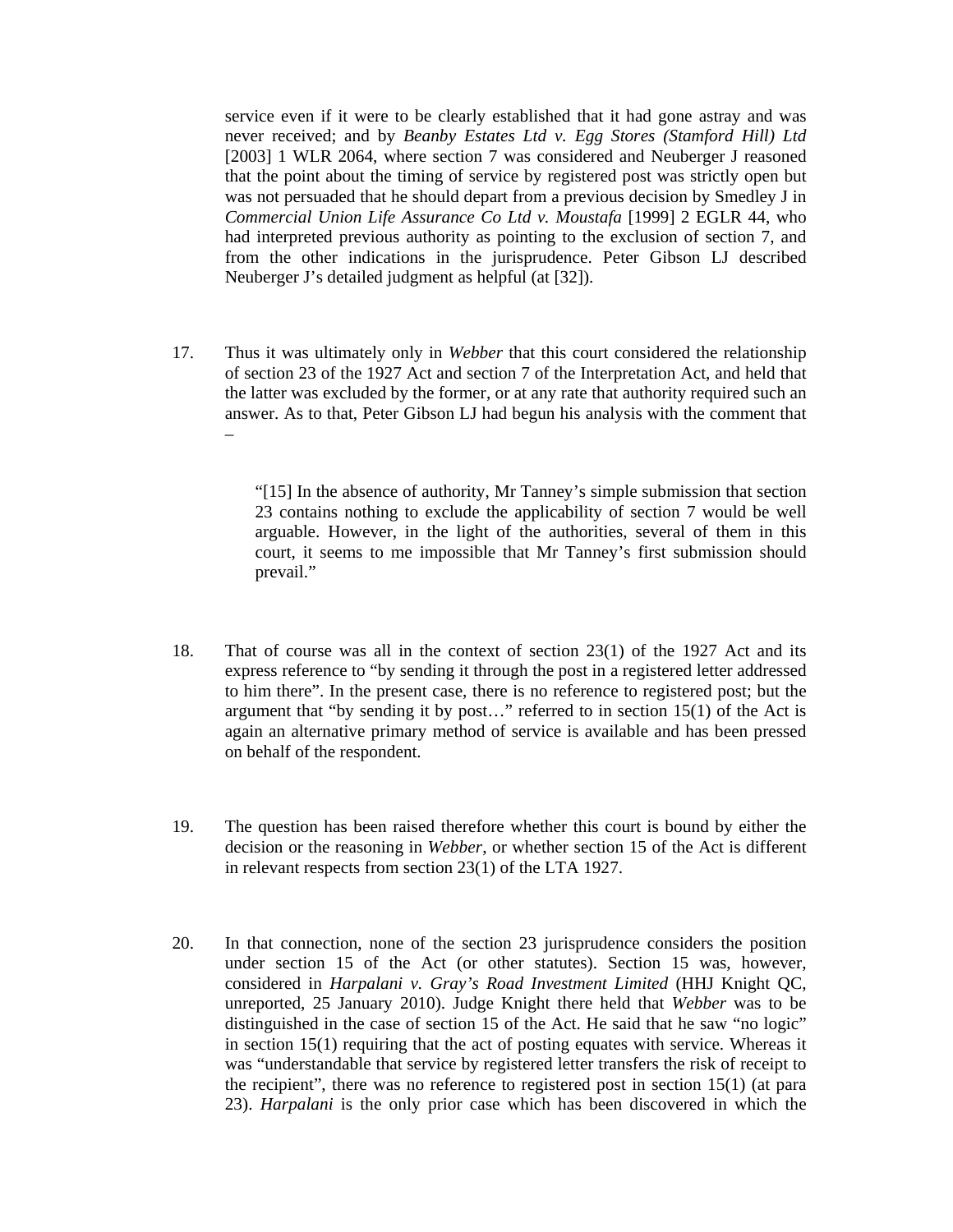present issue under section 15(1) has had to be decided. It also concerned a third surveyor's award which was posted before, but was received after, 14 days prior to a party's appeal to the county court.

- 21. It should be observed that section 7 has also been considered in connection with other statutes concerned with the service of documents by post. Thus the Housing Act 1985 contains provisions about notices in its section 176: section 176(3) states that "A notice under this Part may be served by sending it by post". (Section 176(4) also provides that a housing association may be served by its tenant "by leaving it [the notice] at, or sending it to, the principal office of the association…": which can permit the argument that, in the case of a landlord who is a housing association, there are two primary forms of service.) In *Terry v. London Borough of Tower Hamlets* [2005] EWHC 2783 (QB) (Michael Supperstone QC, sitting as a deputy high court judge, unreported, 2 December 2005), the question was whether the claimant had proved serving a section 122 notice of his wish to exercise his right to buy prior to 26 March 2003, when the discount rules were changed. It appears to have been common ground that section 7 of the Interpretation Act applied. The claimant proved that his notice was posted by first class post on 6 March, and the defendant failed to prove non-receipt in the ordinary course of post (although it accepted having received it on 10 June 2003).
- 22. Section 99(1) of the Leasehold Reform, Housing and Urban Development Act 1993 provides that any notice required or authorised under the relevant part of that Act "may be sent by post". (There are again alternative provisions about methods for service in further sub-sections of section 99 in special cases.) In *Calladine-Smith v. Saveorder Ltd* [2011] EWHC 2501 (Ch), [2012] L&TR 3 the dispute was between a tenant who had served a notice seeking to exercise his right to acquire a new lease on payment of a premium, and a defendant landlord who alleged that it had served a counter-notice. Section 7 was applied. The trial judge in the county court found that the counter-notice had been posted but not received, but that the claimant had not also proved that the letter had not been correctly addressed. Therefore the trial judge held that the notice was effective. On appeal, the claimant succeeded in reversing the decision: it was for the sender of the notice to prove correct addressing of the notice for the purposes of section 7, but it was sufficient for the addressee to prove that he had not received it, and that the claimant had done. *Webber* and other cases on section 23 were before the court. Morgan J contrasted section 23 with the provision in section 99(1) and said that it was agreed that section 7 of the Interpretation Act applied to that case (at para [8]).
- 23. Section 79(1) of the Commonhold and Leasehold Reform Act 2002 provides that a notice, which under section 79(1) of that Act has to be "given" to the landlord by a certain date, "may be sent by post". In *Moskovitz v. 75 Worple Road RTM Company Ltd* [2010] UKUT 393 (LC), [2011] L&TR 4 George Bartlett QC, President, decided a disputed issue as to the application of section 7 to these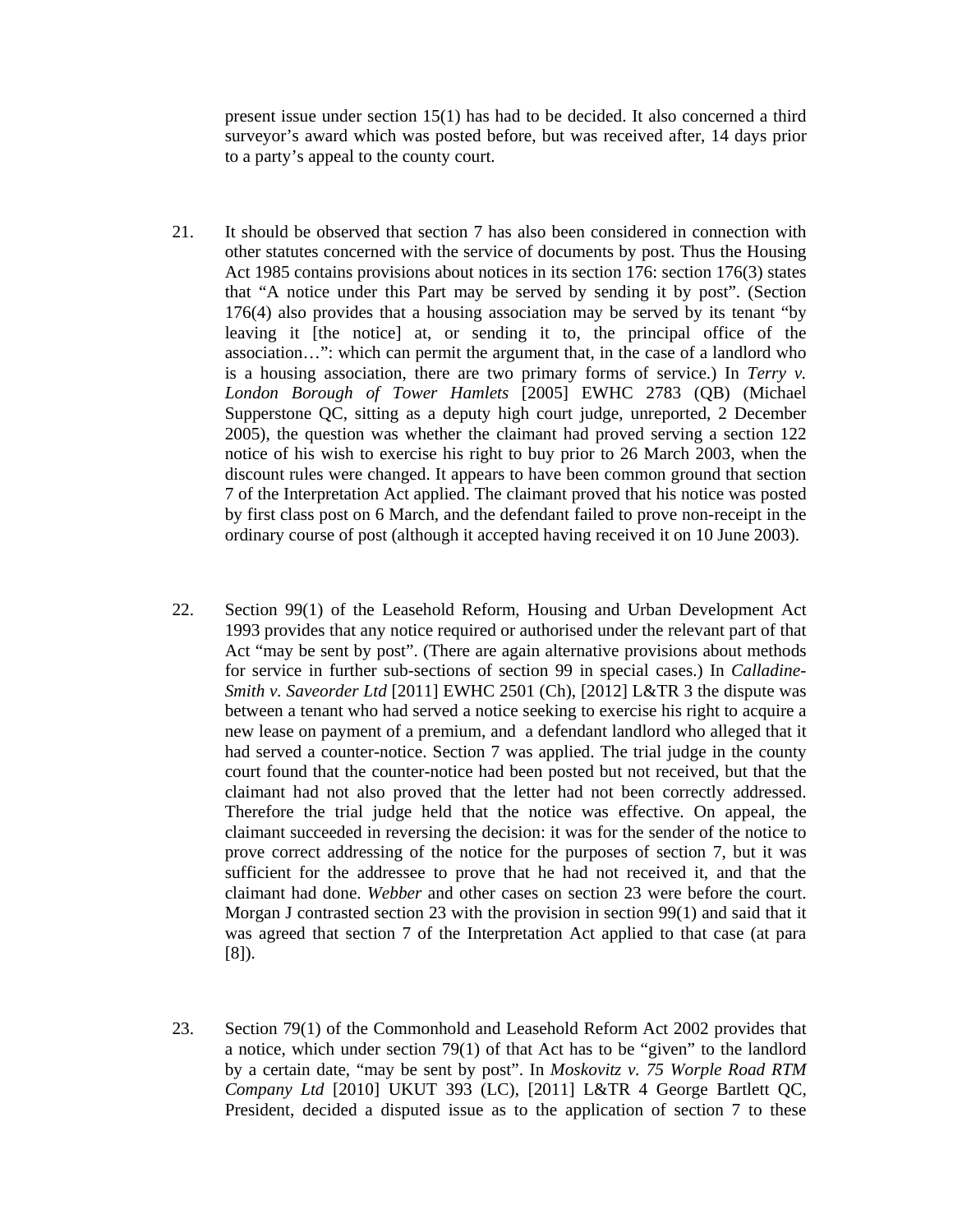provisions. The question was whether the defendant management company was entitled to manage 27 flats in a property owned by the claimant. The landlord said that the notice served by the company was served out of time, and succeeded, because it was held that, applying section 7, notice was not served, or "given", until it was deemed to have been received, viz in the ordinary course of post, not on posting.

- 24. It cannot be said, however, that the application of section 7 in these three cases was in issue on the ground that a "contrary intention" had been shown.
- 25. In this context I should also refer to section 17 of the Law of Property (Miscellaneous Provisions) Act 1994, which provides:

"(1) Service of a notice affecting land which would be effective but for the death of the intended recipient is effective despite his death if the person serving the notice has no reason to believe that he has died.

(2) Where the person serving a notice affecting land has no reason to believe that the intended recipient has died, the proper address for the purposes of section 7 of the Interpretation Act 1978 (service of documents by post) shall be what would be the proper address apart from his death."

It is submitted on behalf of the appellant that these provisions suggest that section 7 will at least generally apply to statutory provisions authorising or requiring the service of notices affecting land. I would accept that section 7 provides a general statutory code regarding sendings by post and that the statutory presumption is that it will apply – unless a contrary intention appears.

#### *The judgments below*

- 26. Mr Recorder Hochhauser simply considered that "there is no reason to distinguish the Act from the Landlord and Tenant Act 1927" and that he was therefore bound by *Webber*. He added that in reaching that conclusion he had considered submissions as to the injustice of adopting such a course, but considered he had no room to manoeuvre, although he reached his decision "with some reluctance".
- 27. Mrs Justice Slade agreed. Having considered the jurisprudence on section 23, she said that section 15 "is not materially distinguishable", despite the absence of any reference to registered post. She reasoned: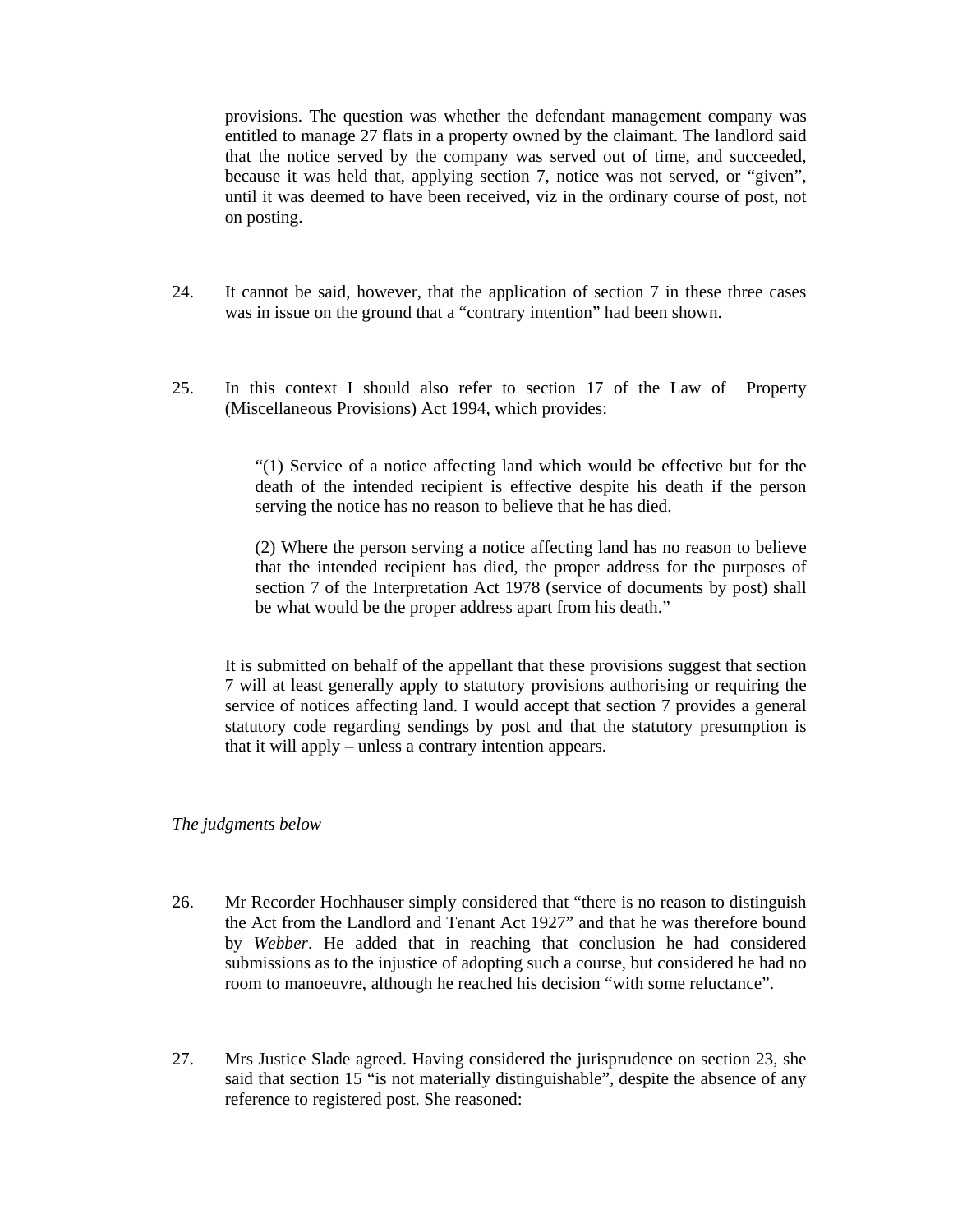"[29] 'Sending by post', a primary method of service specified in Section 15, includes all postal communication: registered, recorded, tracked and ordinary delivery. The construction contended for by Mr Power would lead to a conclusion that an award sent by registered as well as ordinary post would be served when received. No difference to reflect any increased certainty of delivery by registered post would be recognised by such a construction. Further, such a construction would deprive Section 15(1)(b) and the latter part of  $15(1)(c)$  of any purpose. The inclusion of service by post as a primary method of service would do no more than to repeat the common law position as explained by Wilson J in  $Gojra<sup>1</sup>$  referring to the comments of Megaw LJ in *Chiswell*:

"…notice sent by ordinary post instead of by a primary method, is served – and given – on such dates, if any, as it is received."

She added:

"[31] A construction of Section 15(1) which treats service by post as effected when a document is consigned to the post provides greater certainty of proof of service than would one which depends upon evidence of receipt."

28. Slade J then went on to conclude as follows:

"[35] In my judgment, a proper construction of section 15 that service by post is effected when a document is consigned to the post, evidences a 'contrary intention' to the deeming provision in Section 7 of the 1978 Act which is predicated on service being effected when a document is received. There is no basis on which to distinguish Section 15 in this regard from the conclusion reached on the non applicability of section 7 to Section 23 of the LTA reached by the Court of Appeal in *Webber*. I respectfully disagree with the conclusion reached by HH Judge Knight QC in *Satish Harpalani* as to the construction and application of section 15.

[36] For the reasons given by *Webber* by Peter Gibson LJ at paragraphs 46, 50 and 53 and by Longmore LJ at paragraphs 57 to 62, Section 3 of the HRA does not require a construction of Section 15 to provide that service by post is effected when a document is received not when it is consigned to the post.

[37] This Court is, as was the Recorder, bound by the judgment of the Court of Appeal to hold that the Award was served on Freetown on 22 or 23 July 2011."

l

<sup>1</sup> *Railtrack plc v. Gojra* [1998] 1 EGLR 63 (CA), at 65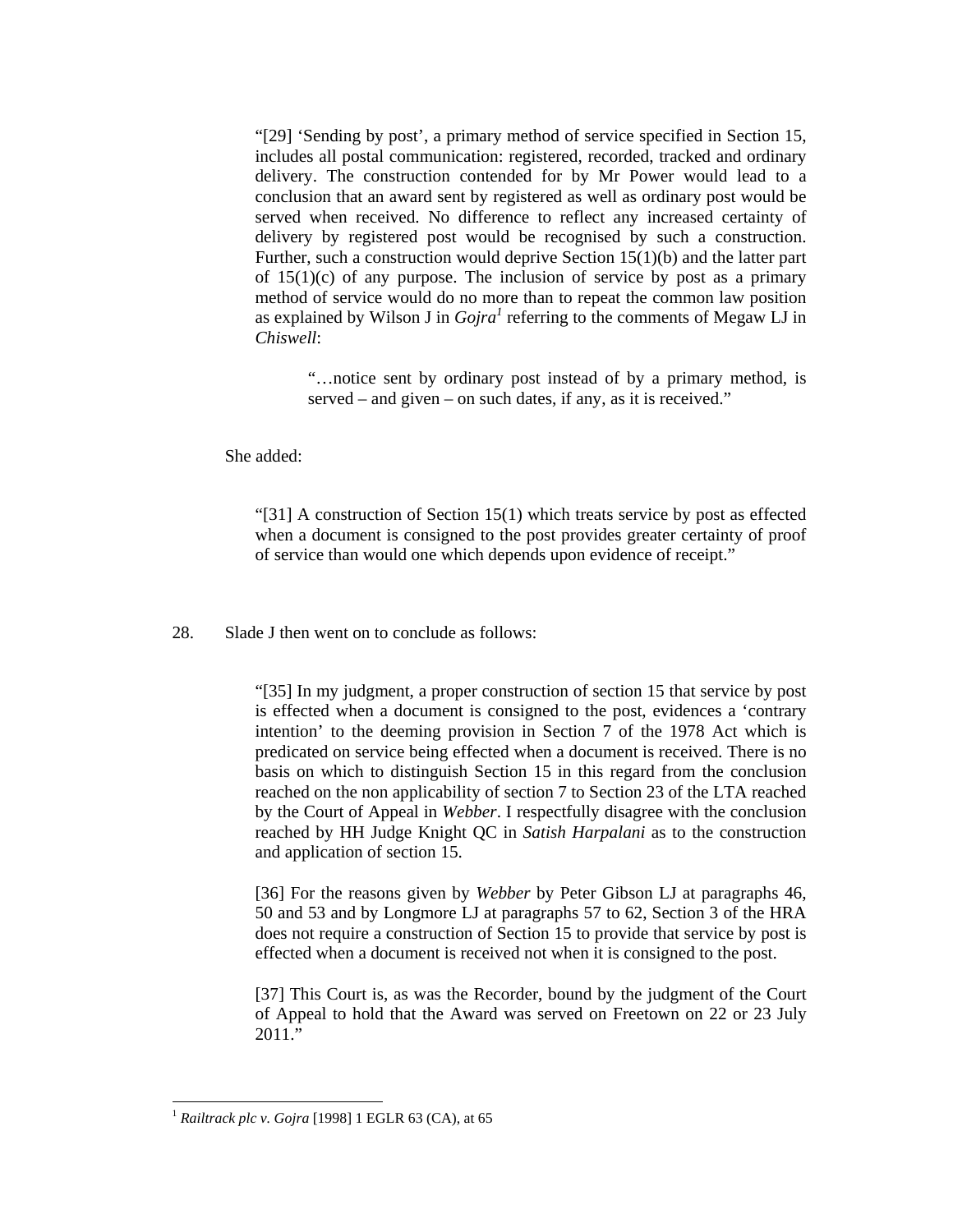### *Submissions*

- 29. On behalf of the appellant, Mr Tom Weekes submitted that the starting-point for analysis must be the language of section 15(1) of the Act. There was nothing in that language which disclosed an intention that the rules about service contained in section 7 of the Interpretation Act should not apply.
- 30. On the contrary, there was every reason for thinking that it could not have been the intention of Parliament in drafting section  $15(1)$  that the short 14 day deadline for claiming an appeal against a party wall award should be capable of being cut down still further by delay during the post or eliminated entirely by non-receipt. Mr Weekes emphasised five such reasons. First, the right of appeal was an important right, since an award authorised and regulated building works which would otherwise amount to a trespass, and thus supplanted the common law. Secondly, if receipt did not matter once an award had been committed to the post, then a right of appeal could be lost without the existence of an award even being known. Thirdly, the time for appealing was short enough as it was. Fourthly, the date of posting would be known only to the surveyor who posted the award: neither party to the award would know the date on which time for an appeal ran out. Fifthly, it would be unsatisfactory for the existence of an appeal to depend on the evidence (as to posting) of the surveyor against whom a party wished to appeal.
- 31. Mr Weekes further submitted that the interpretation of section 15(1) for which, with the assistance of section 7 of the Interpretation Act, he contended was supported by the consideration that it would be an interference with a party's rights under article 6(1) of the ECHR to deprive that party, through lack of knowledge of an award, of an effective right of appeal against it. That was illustrated by such authorities as *Tolstoy Miloslavsky v. United Kingdom* (1995) 20 EHRR 442 and *Pomiechowski v. Poland* [2012] UKSC 20, [2012] 1 WLR 1604.
- 32. In connection with these submissions Mr Weekes referred us to *Regina v. Secretary of State for the Home Department, Ex parte Saleem* [2001] 1 WLR 443 (CA) where this court held that immigration rules that provided for a deemed receipt date of a notice of determination and a period of only five days for appealing thereafter were in combination ultra vires. The immigrant had moved her address and never received the relevant notice. She was thereby deprived of her right of appeal. The case was decided not long before the introduction of the operation of the Human Rights Act 1998. Mummery LJ said (at 453B/C) that rules which extinguish the right of appeal by deeming a notice to have been given regardless of when or whether it was received cannot fairly and reasonably be regarded as regulating the exercise of rights of appeal and were thus outwith the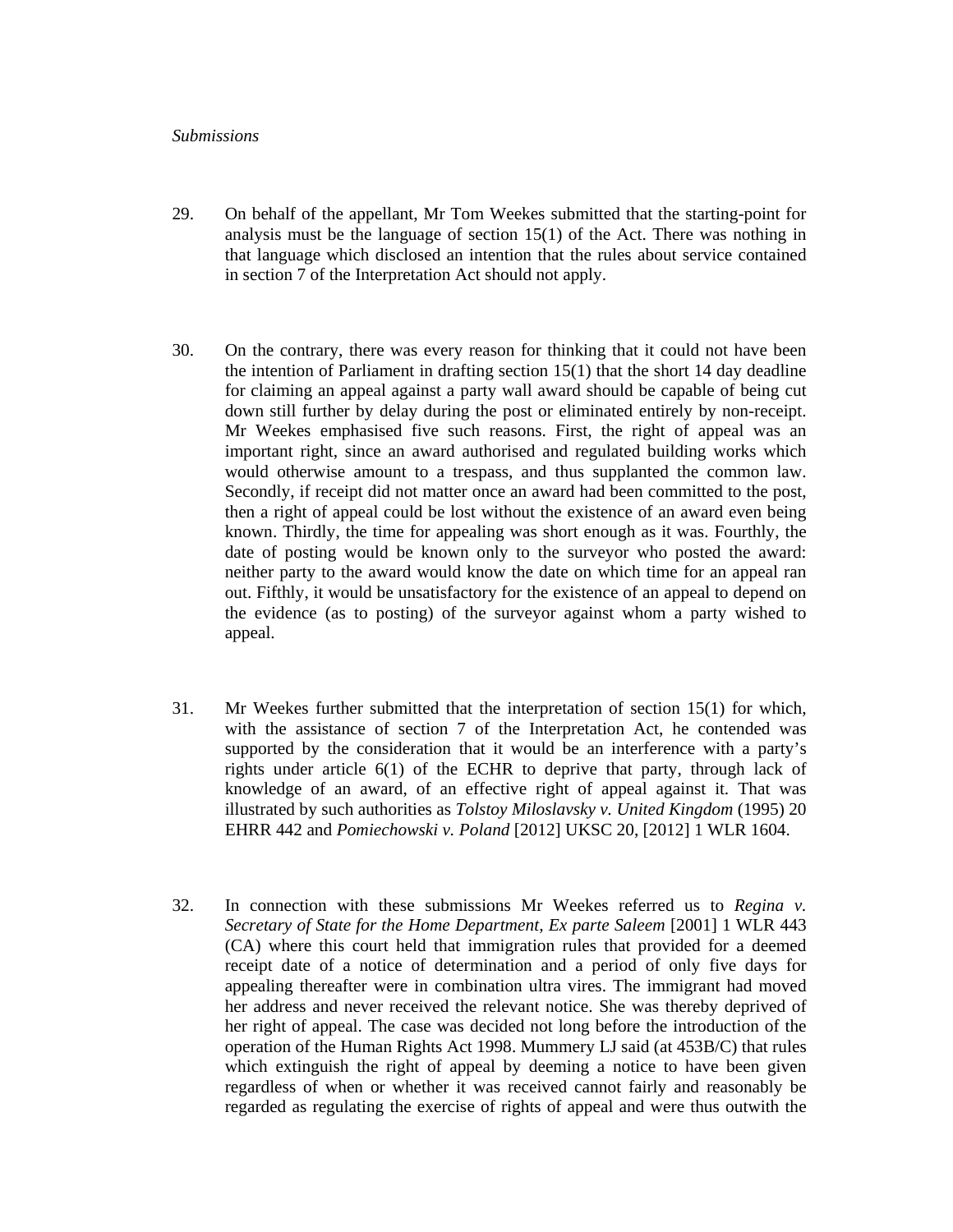rule-making power. Hale LJ said (at 458F/G) that there was an analogy with article 6 of the ECHR:

"But if the state establishes such a right it must ensure that people within its jurisdiction enjoy the fundamental guarantees in article 6. It is for national authorities to regulate the procedures governing the exercise of such rights, but these requirements must not be such that "the very essence of the right is impaired"."

- 33. On behalf of the respondent, on the other hand, Mr David Nicholls submitted that Slade J had been right to say that there was no material distinction between section 15 of the Act and section 23 of the LTA 1927. In both cases the sections were (a) permissive, not compulsory; and thus (b) designed to assist the person serving the notice by the permitted method. In effect, if the permitted method is adopted, then the notice is deemed to have been served, and delay or even nonreceipt is immaterial. It is different where a statute provides for sending by post as the *only* primary method of service (see the cases cited above where it has been held, although largely as a matter of assumption, that section 7 of the Interpretation Act applies). The only difference between section 15 and section 23 is that the latter refers to registered post as one of the primary methods, but that is no real difference. It is the alternatives for personal service which demonstrate that posting, like the alternatives, is intended to be the moment of service and thus equally demonstrate a contrary intention to section 7. The function and purpose of both section 15 and section 23 is thus fundamentally the same. The risk of nonreceipt is placed on the addressee so as to provide certainty, consistency and simplicity. That certainty would be lost if it was open to the addressee to prove delayed receipt or non-receipt, as section 7 would permit to be done.
- 34. In this connection, Mr Nicholls points out that section 15 applies to all notices or documents that may be served under the Act, such as are provided for in sections 1, 5 and 6 as between the owners of adjoining properties, where counter-notices need to be provided within 14 days. If within that period of 14 days there is no service of a notice of consent, a dispute is deemed to have arisen, pursuant to section 10, requiring the appointment of a surveyor or surveyors to resolve the dispute. Uncertainty as to the time of receipt would lead to delay to the proposed building works.
- 35. Moreover, Mr Nicholls espouses the reasoning of Neuberger J in *Beanby Estates*, approved by this court in *Webber*, as to the logic of the section 23 solution, and submits that it applies to all cases of alternative primary methods. That reasoning is summarised by Peter Gibson LJ in *Webber* at paras [33]-[36]. The essence of it reflects the point that if the other primary methods achieve service, and if posting by recorded delivery effects service, then "Logic strongly suggests that…the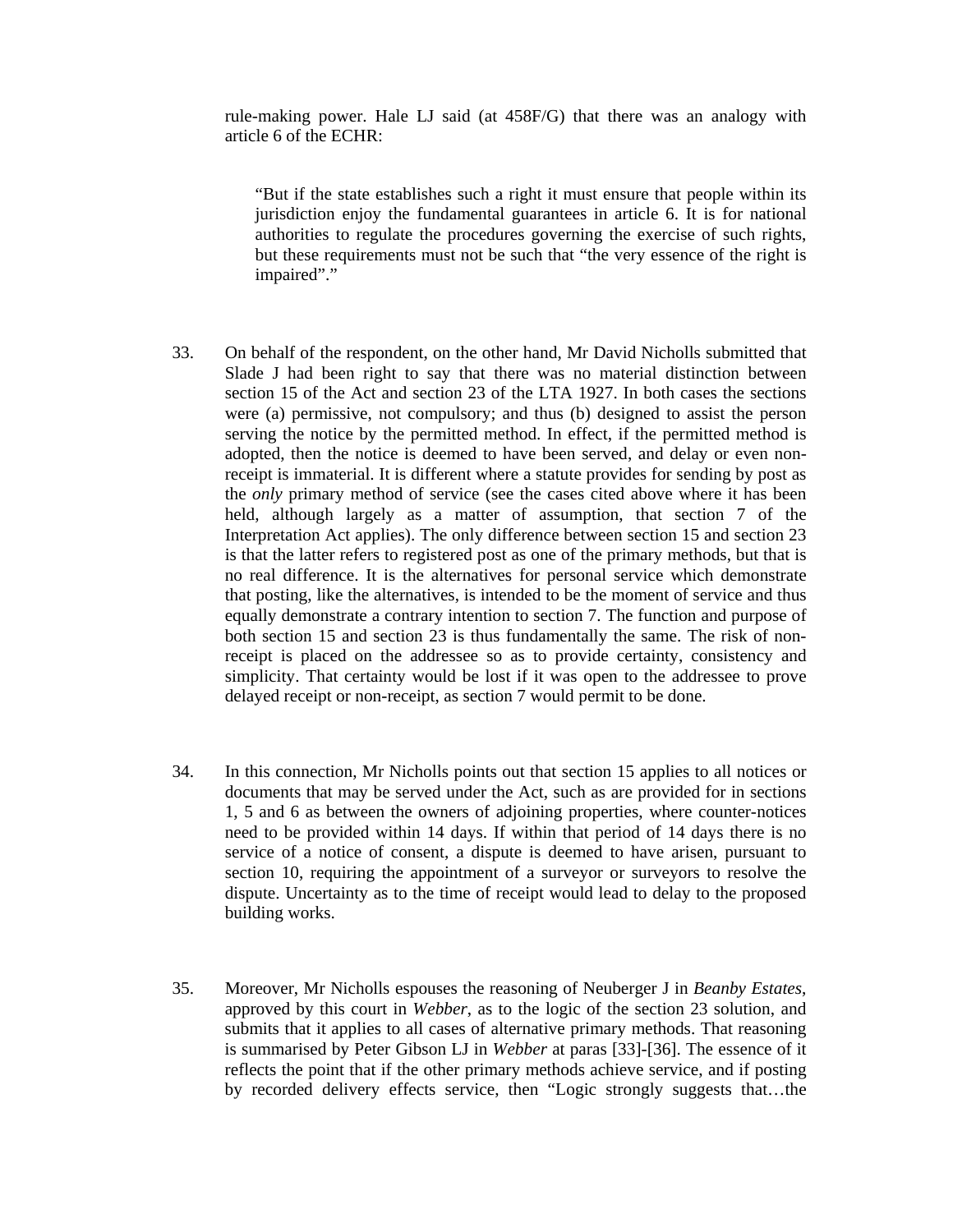moment at which the notice is put in the post is the moment at which service was effective".

### *Discussion*

- 36. In my judgment, the critical question for the interpretation of section 15(1) is, and must be, whether "the contrary intention appears" therein so as to exclude the otherwise statutory and thus mandatory application of section 7 of the Interpretation Act. No other question can have precedence in the working out of the issue as to the interrelationship of section 15(1) and section 7. For it is the intention of Parliament that, "unless the contrary intention appears", the concept of service by post is to be dealt with as provided for in section 7. It is as if section 7 (which goes back in its origins to very similar language in section 26 of the Interpretation Act 1889) provides the incorporated meaning of service by post in any statute which authorises or requires any document to be "served by post". Thus the critical question posed is to be resolved by imagining that section 7 is about to be written into the Act and then asking whether section 15 creates, either by its express language or by necessary implication, a situation where section 7 would be incompatible (contradictory or inconsistent).
- 37. It may be observed that section 7 is a complex alteration of the common law rule which requires receipt to effect service. Instead, section 7 deems service to be effected at the time the posted document would be received in the ordinary course of the post. That presumption remains rebuttable, but the burden of doing so lies on the addressee. Another condition of the statutory refinement, however, is that the presumption only operates if a letter containing the document to be served has been properly addressed, pre-paid and posted ("by properly addressing, prepaying and posting a letter containing the document"). The burden of proving that condition lies on the sender. The section seeks to answer various problems that might arise out of the posting of a letter, and to balance the interests of both the server and addressee. The ultimate formula, however, is to maintain that part of the common law rule which requires receipt, but to deem receipt to take place when would the letter be delivered in the ordinary course of post, subject to the right in the addressee to prove otherwise.
- 38. So, is there anything about the language or effect of section 15 which would be incompatible with section 7, if the latter section is imagined as potentially incorporated in the Act? Plainly, there is nothing in the express language which is any way incompatible. On the contrary, everything about that language points in the direction of service taking effect on receipt. First, that is the common law rule against which any statutory language must be measured. Secondly, the section speaks of service, which prima facie as a matter of language points to receipt ("A notice…to be served…may be served…"). Thirdly, this requirement built into the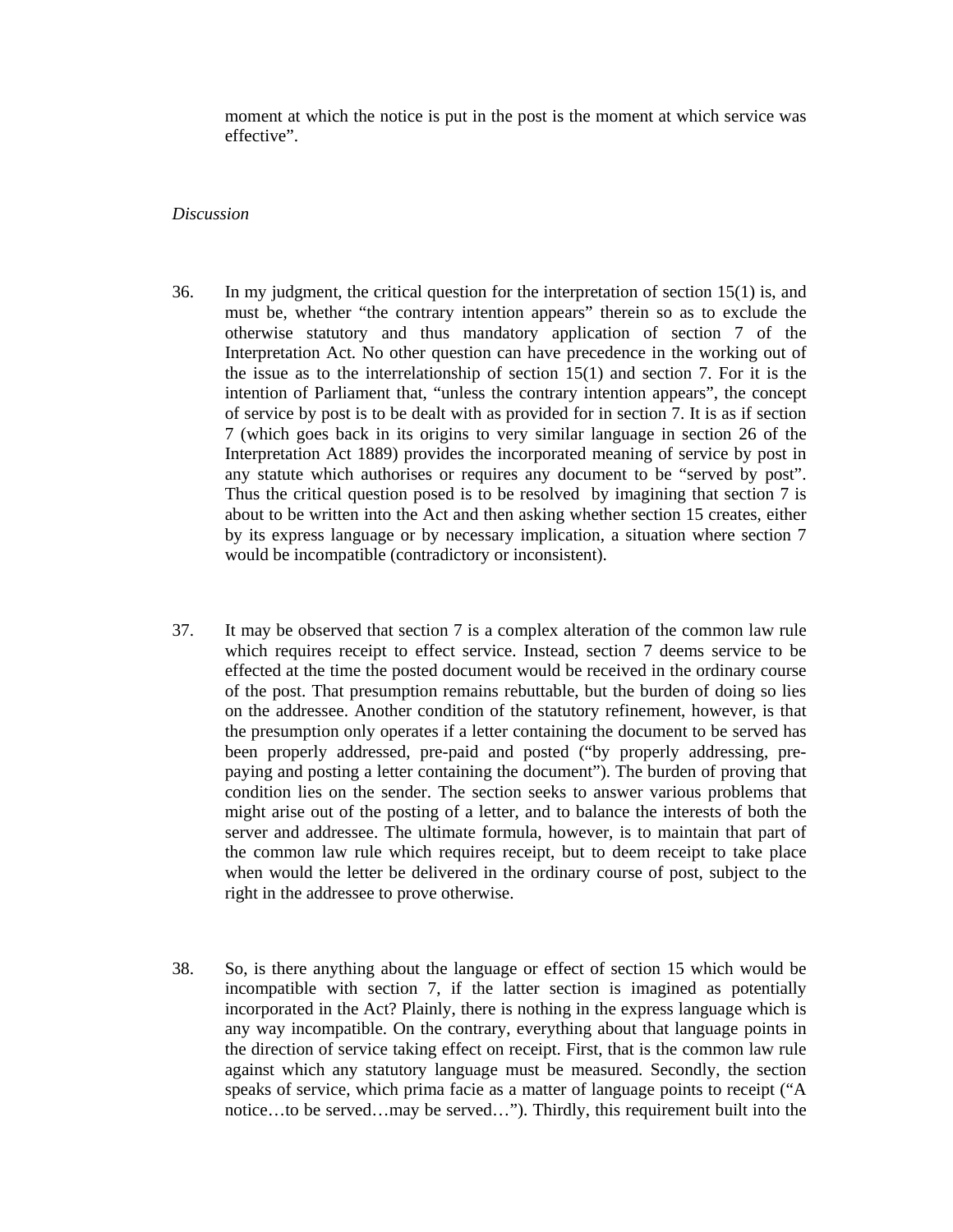concept of service is further emphasised by speaking about service *on* a person ("may be served on a person"). One would not naturally speak of serving a document on another person by long distance. Fourthly, section 15(1)(a) plainly requires such service on a person, for it speaks of the method "by delivering it to him in person". I find it hard to conceive that such a method does not involve receipt by that person. Of course, such a person may decline receipt by casting it from him, but if a notice is delivered by person to another person, I do not see that it can be properly said that the person to whom the notice is delivered can say that he has not received it.

- 39. I pass over section  $15(1)(b)$  for the moment, which is the subject matter of dispute, and go on to section 15(1)(c) which concerns service on a body corporate. Section  $15(1)(c)$  speaks of both delivery and, alternatively, use of the post. As for delivery, that plainly again contemplates receipt, albeit it suffices if delivery is to, ie receipt is by, "the secretary or clerk of the body corporate at its registered office". That language is necessary because a body corporate has to be represented by someone human and so the statute makes plain to whom the delivery of the document to be served is to be made. In the alternative case of post, the letter is likewise to be addressed to the secretary or clerk at the body corporate's registered office.
- 40. As for section  $15(1)(b)$  and the latter part of section  $15(1)(c)$ , dealing with sending by post, there is again nothing in the express language which is in any way incompatible with section 7. Of course, once post is in issue, a question may always arise, as it cannot do in the case of personal delivery, as to whether it is the sending or the receiving by post which counts as service. However, even if there could be any doubt on that score against the background of the nature of service in general, or in the context of the rest of section 15(1), section 7 is there to make it completely plain that, whether the expression used is "serve", give", "send" or any thing else, the concept of receipt remains the dominant concept, albeit there is a deemed receipt subject to proof otherwise. To my mind, there is nothing whatsoever in the express language of section 15 to suggest that section 7 is incompatible, so that "the contrary intention appears". I do not think that is disputed by Mr Nicholls.
- 41. So, the next question must be whether, in the absence of any express incompatible language, there is an implied exclusion of section 7. The respondent's submission, based on the section 23 jurisprudence, is that there is. The argument, as I understand it, is that because sending by post is one of the so-called primary methods of service, therefore it must be assumed that service is deemed to take place at the time of sending. I am unable to accept that argument as persuasive. Where the other primary methods contemplate service on the person to be served, I do not see why sending by post should be understood, either necessarily or even reasonably, to involve something short of that equivalent. I see that the issue may arise, but I do not see why section 7 does not answer it. It is there to answer it; and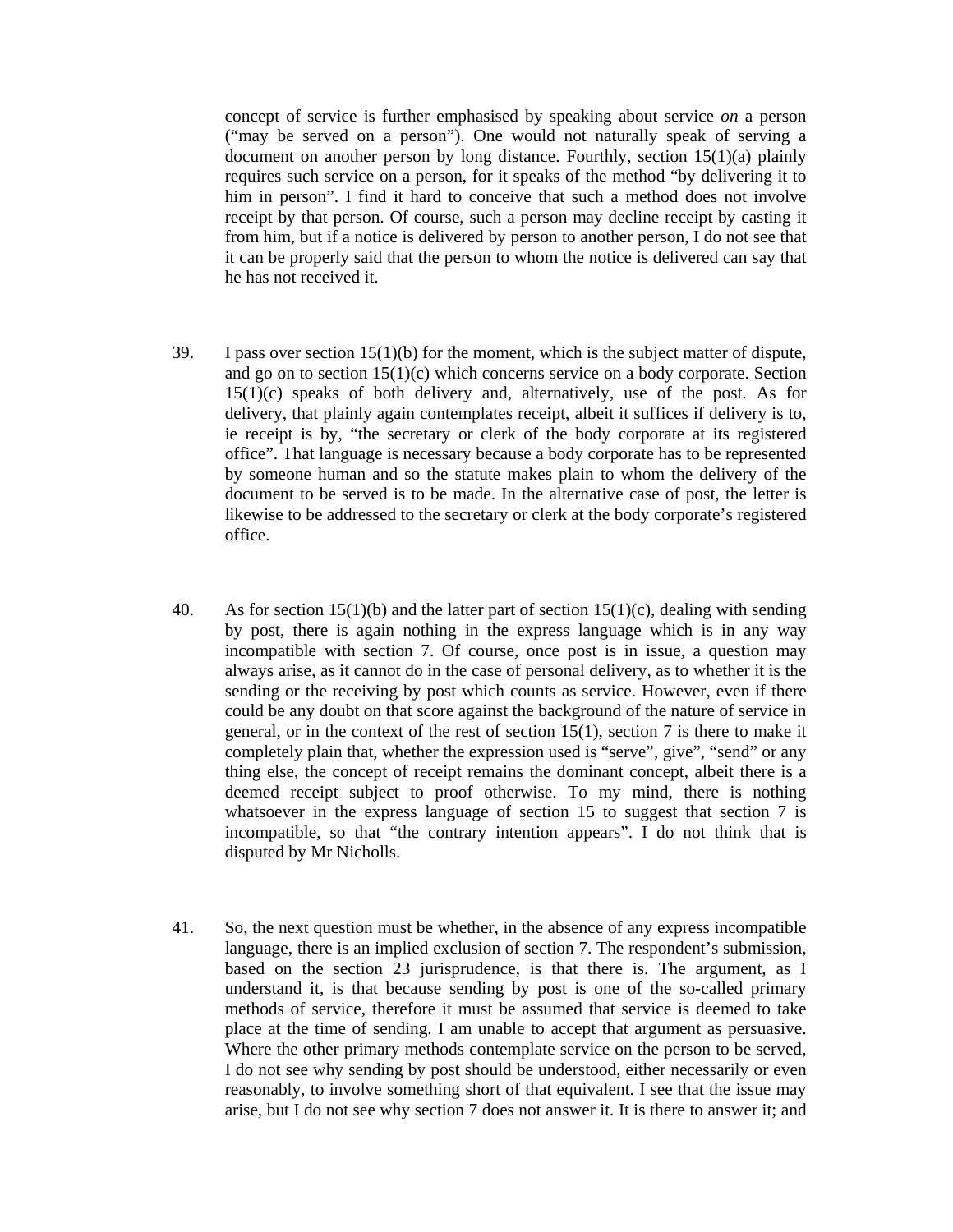it does so by its refined reformulation of the common law. In the case of section  $15(1)(c)$  and a body corporate, the sub-section tells us how the letter is to be addressed in order to meet the section 7 condition of "properly addressing" the addressee.

- 42. It seems to me that any other solution would be unreasonable, and therefore a highly improbable interpretation of the section. It would be unreasonable because it would be in disconformity with the common law, with the rest of section 15(1), and with the obvious intent of section 7 to provide the dominant presumption "unless the contrary intention appears". It would also be unreasonable because (a) the helpful code of section 7 would be lost; (b) a notice could be deemed served although established not to have been received, or received in time, which is essentially unfair, something which needs no authority to establish, but is in any event referred to in cases such as *ex parte Saleem* (at 453B/C, 458F/G, see above) or *FP (Iran) v. Secretary of State for the Home Department* [2007] EWCA Civ 13,  $[2007]$  Imm AR 450 at paras  $[61]$  and  $[74]$ ; (c) the short time limits of 14 days to be found in section 10(17) and elsewhere in the Act could be seriously eroded if time were to commence with the time of posting rather than the time of receipt (and there is nothing even to prevent a notice being consigned to the post with a second class stamp on it); and (d), in the case of a section  $10(15)$  notice from a surveyor of his award, the document does not even come from a party. In saying this, I am conscious that the time limit for responding to notices by counter-notice extends to one month (see section  $4(2)$ ), and also that most of the notices for which the Act provides are notices between parties. However, there is nothing like the substantially longer notice periods for which the LTA 1954 speaks. I would also refer to the matters to which Mr Weekes has drawn attention (see at para [30] above) to the extent that they go beyond what is said here.
- 43. I would observe that section 15(2) fits into the same pattern, expressive of conformity with section 7. That deals with the special case of an addressee "as owner of premises". Such a person may "alternatively" be served by addressing the notice to such a person, describing that person as "owner" and also naming the premises, and delivering the notice "to a person on the premises". That also requires the receipt of the notice by a person at the premises concerned, although it may be not the person addressed as "owner" nor a person authorised to receive the notice on the owner's behalf. There is a further alternative built in, for, if no person "to whom it can be delivered is found there", the notice can be fixed "to a conspicuous part of the premises". In either case, the notice is delivered to a person at the premises or at least to the premises and affixed thereon. There is nothing here to suggest, by analogy, that, in the case of posting, mere posting without delivery to the addressed premises will suffice; nothing here which is incompatible with section 7. It is true that neither of these section 15(2) methods will necessarily involve the notice coming to the attention of the true owner of the premises, but nevertheless the statute is expressive of efforts to achieve service at the premises themselves of a notice addressed to their owner. Moreover, this alternative, which, unlike the section 15(1) alternatives, may not in fact result in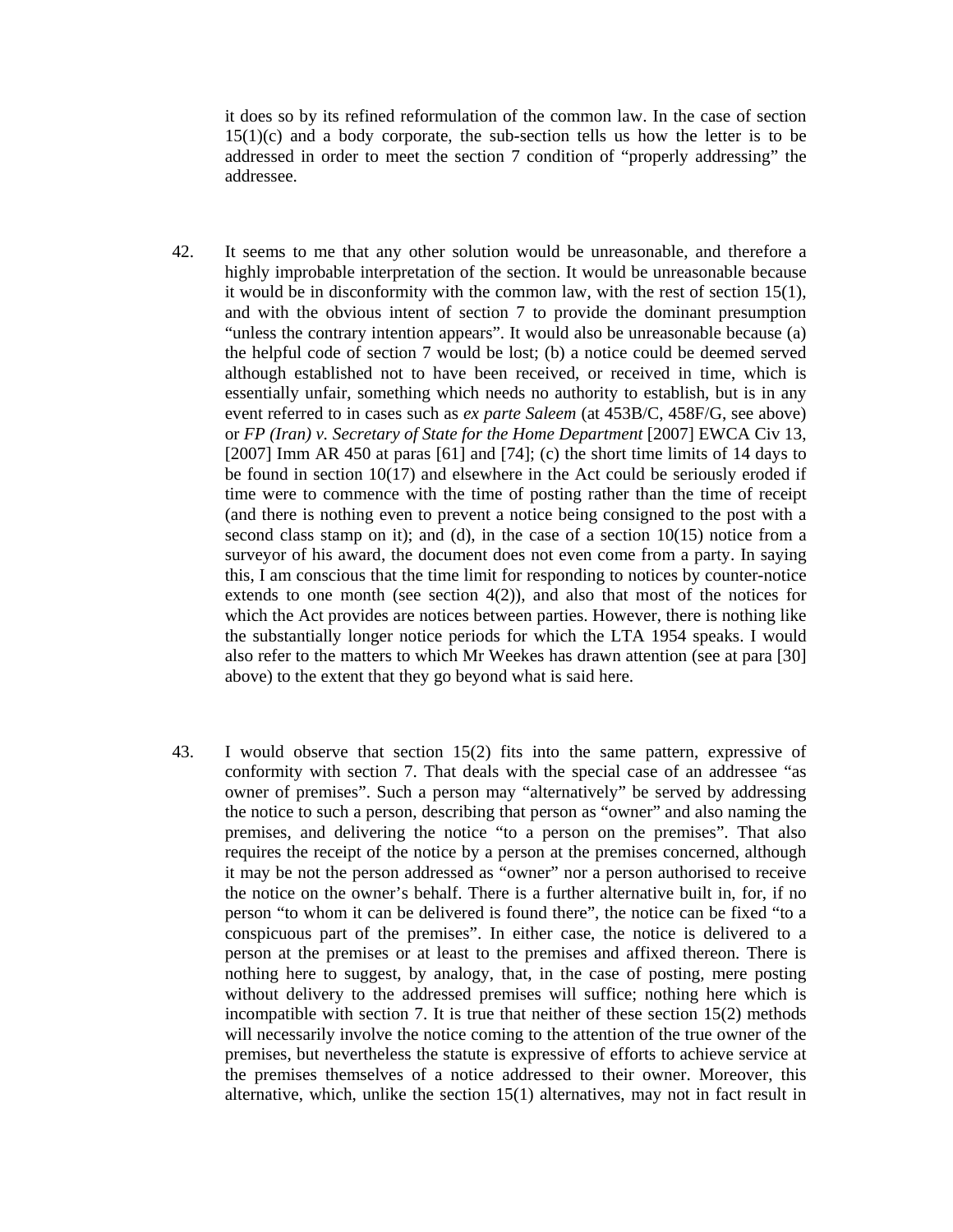the receipt of the notice by the addressee, is to my mind significantly dealt with in a separate sub-section from section 15(1).

- 44. Nevertheless, Mr Nicholls submits that the section 23 jurisprudence, at any rate by analogy, necessitates an answer to the same effect, namely that section 7 must be regarded as excluded. Mr Nicholls does not submit that this court is bound by *Webber* to reach the same answer with respect to section 15 of the Act, and accordingly he seeks to dispute any suggestion that Slade J proceeded on the basis that she was bound by the section 23 jurisprudence. Rather he submits that the section 23 jurisprudence, and in particular *Webber*, leads logically to the same result. I disagree. Section 23 is written in different terms from section 15, is to be found in a different statute, and the reasoning of its jurisprudence has developed in large part without consideration of section 7, even if ultimately in *Webber* the inference was drawn that section 7 was excluded.
- 45. Thus section 23 concerns a particular form of sending by post, namely by registered post. Moreover, it comes immediately after another alternative which refers to "leaving it for him at his last known place of abode in England or Wales". That is a method which may well not succeed in bringing about receipt by the addressee concerned. As for registered post, the advantage of this method of post is that (i) the day of posting will be recorded, (ii) the fact (and date) of delivery will be recorded, and (iii) if the letter cannot be delivered, it will be returned and the sender will be informed. Thus, if the letter goes astray or the addressee cannot be found, the sender will know, and ought to know more or less promptly, that that is so (see *Regina v. County of London Quarter Sessions, Ex parte Rossi* [1956] QB 682 at 691/2). The same will be true of recorded delivery. In the case of the important notices with which the LTA 1927 and LTA 1954 are concerned, it may well have been thought to be of particular importance that the validity of a timely service can be proved by the sender, in circumstances where, if there is no delivery, that will be soon established. In such a case, the sender of the notice can inform the addressee of his timeous posting and will also be in the position to prove his posting by the clear evidence available to him through the process of the registered post. Moreover, in the case of the LTA 1954, the addressee has two months in which to serve a counter-notice and four months to apply to the court for a new tenancy. In such circumstances, it can well be considered that a curtailment of that period for a few days, in the circumstances regulated by the process of registered post, is neither here nor there (see, albeit in the ECHR context, Neuberger J in *Beanby* at para [76]). The question of a sender of a section 23 notice who *knows*, through the post office, that his notice has not been received, but then does nothing to inform his addressee about the missing notice, seems to have been acknowledged by Neuberger J in *Beanby* (at paras [85]-[86]) as unattractive, but nevertheless as an example of "occasional harsh or unfair results" which may have to be tolerated in any system. For myself, I would hope that any server of a notice who knows that he has posted a valid notice and also knows that it has not been received and that the addressee therefore knows nothing about it and yet does nothing to inform addressee of the notice, would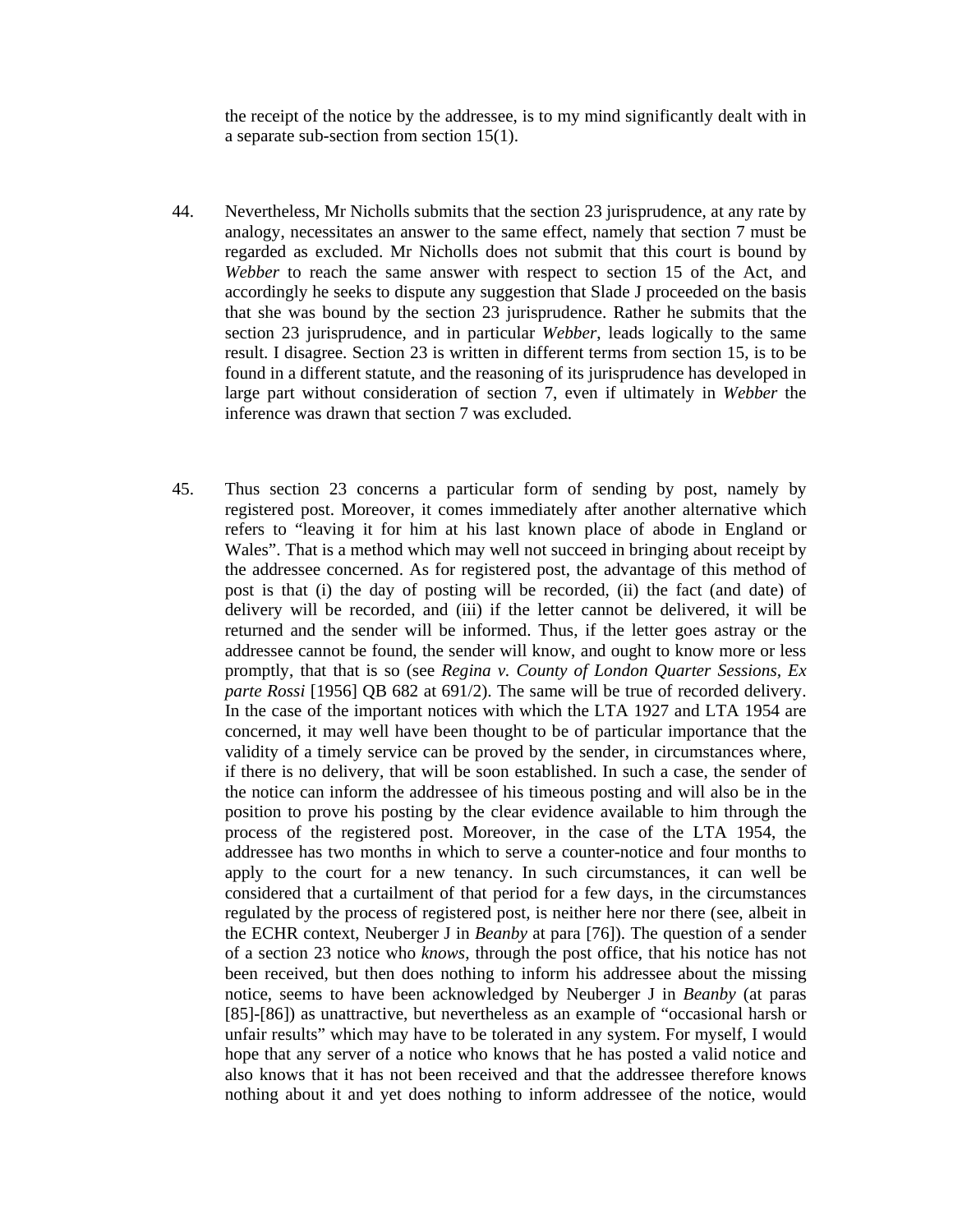find his path strewn with difficulties. However, it seems to me that none of these considerations apply to the Act with which this appeal is concerned.

- 46. I have also been struck at how the section 23 jurisprudence has not proceeded so much by reference to section 7 of the Interpretation Act and its exclusion, as by reference to the construction of section 23 on its own terms. Thus in *Webber* this court reasoned that it was bound by this court's decision in *Galinski*, but *Galinski*  did not consider section 7. In such circumstances, I do not consider that it would be appropriate to extend the reasoning applicable to section 23 of the LTA 1927 into a different statute, with different wording, by reference to which it cannot be said that section 7 is excluded on the basis that "the contrary intention appears".
- 47. Moreover, the "primary method of service" form of reasoning cannot explain those statutes which provide for simpler examples of permissive service by post, where it has been assumed that section 7 of the Interpretation Act applies. Mr Nicholls accepts that the "primary method of service" argument does not run to such cases. Yet, if a permissive form of service, viz sending by post, is authorised simpliciter, as in some at least of the statutes cited above, but is assumed, as in *Galinski* and *Webber* albeit in relation to the more complex wording in section 23, to apply for the benefit of the sender alone, then one could in theory arrive at a situation where section 7 is excluded simply because the statute concerned is assumed to grant a permissive method of service which goes beyond the common law, for the benefit of the sender, not the addressee. However, on the whole the assumption outside section 23 has been the other way around.
- 48. Slade J appears to have been influenced by the thought that "sending by post" can include registered post and recorded delivery (see at para [27] above) and that section 7 would add nothing to such forms of post. In this respect, and also in saying that the application of section 7 would deprive section  $15(1)(b)$  and the latter part of section  $15(1)(c)$  of any content, the judge appears to have thought that section 7 merely restates the common law. That, however, is not correct, for section 7 provides a code which goes beyond the common law. Moreover, section 7 can work well with a sending by registered post or recorded delivery: although in such a case it may have less to contribute in practice than in the case of a sending by ordinary post, proof of delayed or non delivery should be all the easier.
- 49. In the circumstances, there is no need to go on to consider the appellant's alternative submission that section 3 of the Human Rights Act may require section 15 of the Act to be interpreted in such a way as not to have the potential effect of destroying an effective right of appeal. It is sufficient to point out that analogous arguments failed in *Beanby* and in *Webber*, although it must be recognised that those cases were not considering a right of appeal. Moreover, although, on the alternative construction which has not persuaded me, the appellant in this case